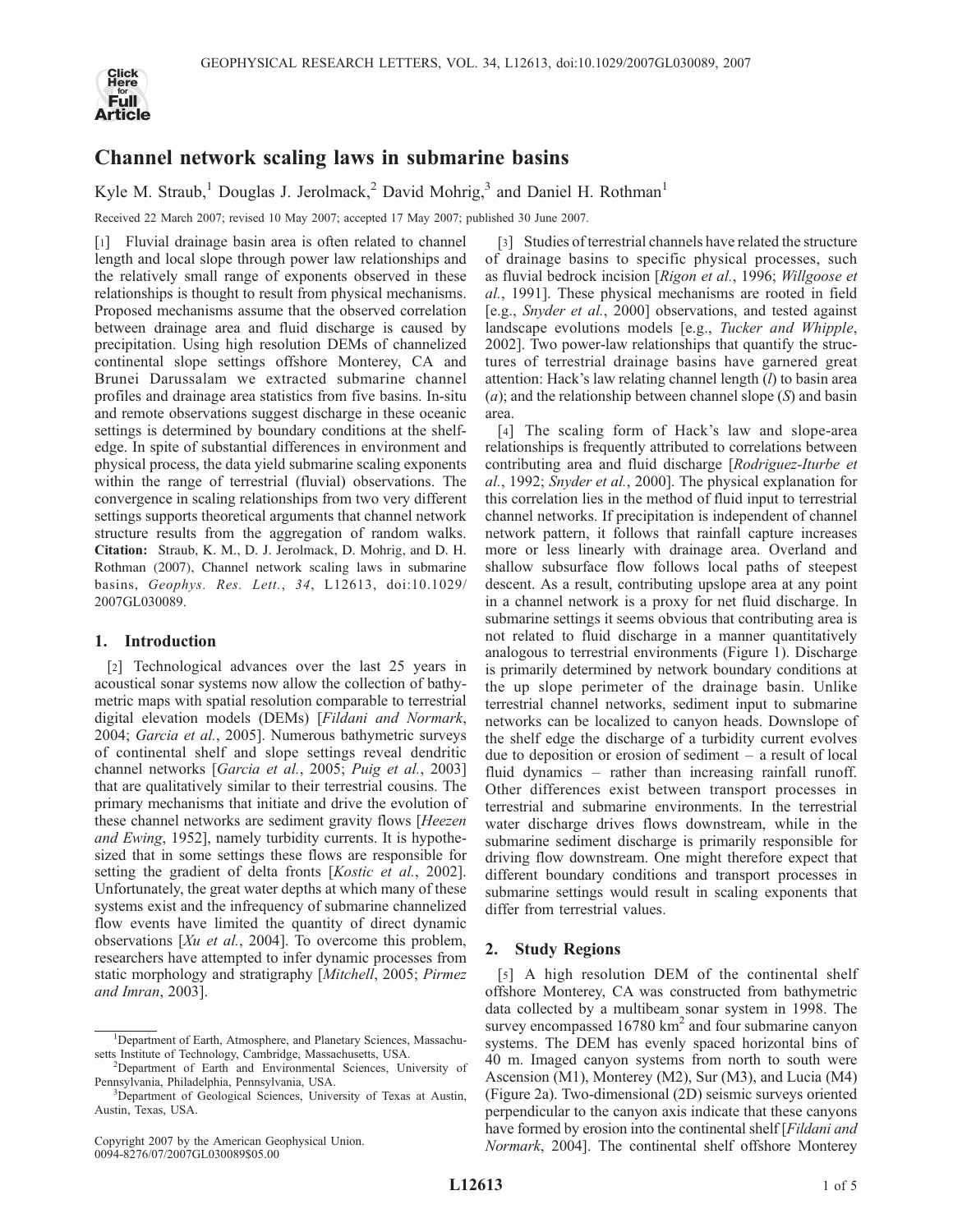

Figure 1. Schematic diagrams illustrating difference in terrestrial and submarine flow boundary conditions. (a) In terrestrial drainage basins discharge along channel profiles is related to contributing basin area as a result of precipitation. (b) In many submarine environments, flow discharge is set by boundary condition at continental shelf-edge which delivers sediment to the slope environment.

is extremely narrow. Canyon heads initiate less than a kilometer from the shoreline. In-situ measurements have linked the timing of gravity flows in this region to local storm and flood events  $[Xu \ et \ al., \ 2004]$ . The network structure of channels offshore Monterey, CA was studied by Pratson and Ryan [1996]. They found that Horton statistics describing ordering of channels offshore Monterey, CA were similar to statistics describing terrestrial systems and suggested an acausal explanation for the similarity.

[6] An industry-grade 3D seismic survey covering 555 km2 was used to create a DEM of the continental slope offshore Brunei Darussalam, which encompasses a tributary network of submarine channels (B1) (Figure 2b). The DEM has evenly spaced horizontal bins of 25 m. The width of the continental shelf in this region varies between 50 and 70 km. All channels in this network initiate approximately 2 km downslope of the shelf-edge  $(\sim)300$  m water depth). Widths and depths of channels rapidly increase over the first 5 km of downslope



Figure 2. Mean surface gradient maps of study regions. (a) Map of continental slope offshore Monterey Bay with 500 m contours of bathymetry. Margins of drainage basins M1 –M4 are defined by black dashed lines. Arrow indicates general flow direction. (b) Map of continental slope offshore Brunei Darussalam with 100 m contours of bathymetry. Margins of drainage basin B1 is defined by black dashed lines. Arrow indicates general flow direction.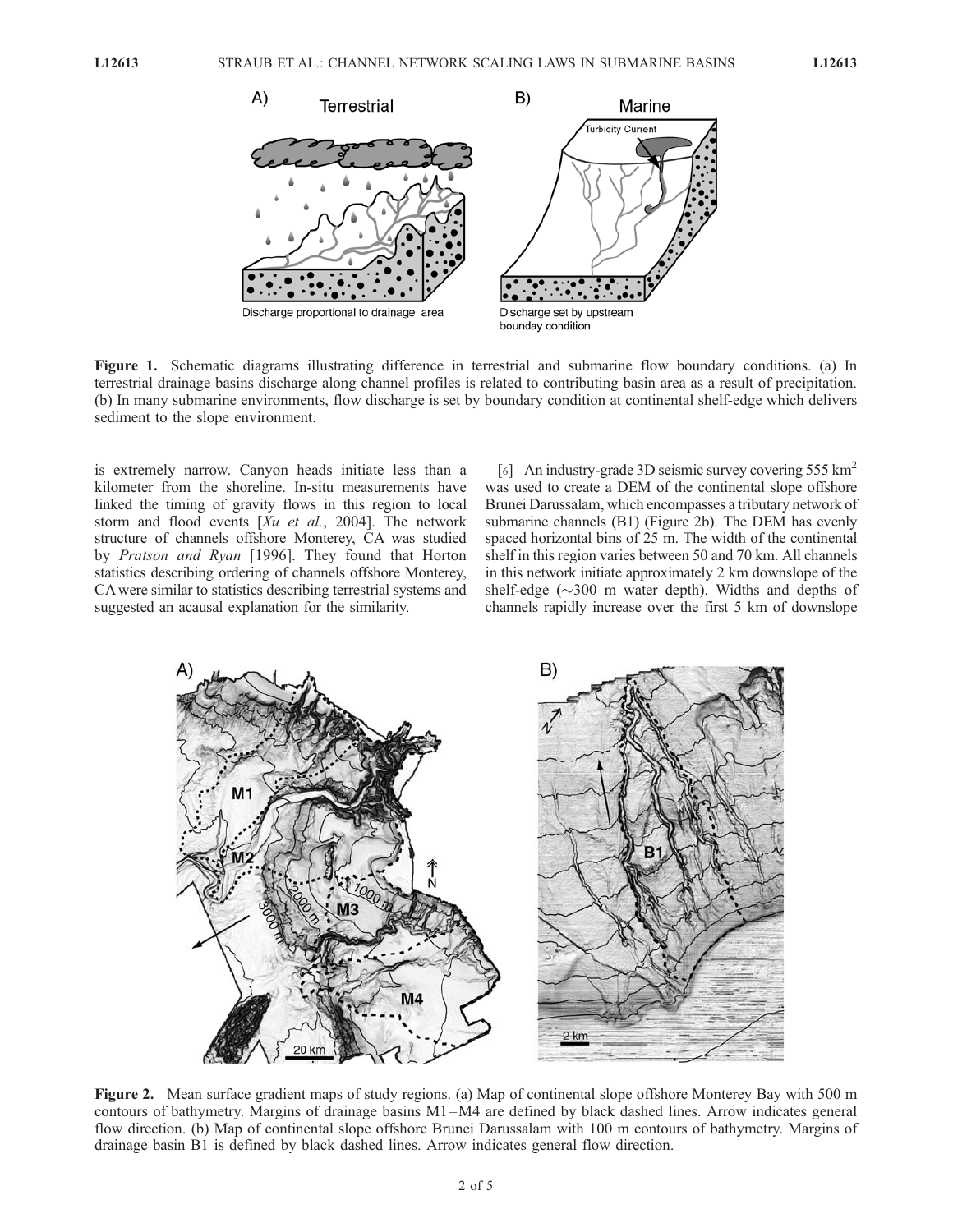

Figure 3. Observed scaling relationships for 5 drainage basins. Regressions were performed between drainage areas of 104– 1010. (a) Relations for channel length to contributing basin area in study regions. The best-fit values for h from each basin are shown in bottom right of graph. Black dashed line is best-fit through all data. (b) Relations for channel gradient to contributing basin area in study regions. The best-fit values for  $\theta$  from each basin are shown in bottom right of graph. Black dashed line is best-fit through all data.

distance and then remain approximately constant for the next 13 km, the extent of the region imaged. Subsurface mapping of this region indicates that the channel network evolved by deposition (rather than erosion) onto the continental shelf. Channel head locations and downslope trends in channel width and depth suggest that channel forming flows were initiated by sediment evacuation events on the continental shelf, possibly due to storm activity.

#### 3. Hack's Law

[7] A scaling relationship between contributing area,  $a$ , and the length of a basin's main stream, l:

$$
l \propto a^h \tag{1}
$$

was first observed by *Hack* [1957] in a study of rivers in Virginia and Maryland. Subsequent studies found similar relationships for channels in other geographical regions and have empirically delineated a range for Hack's exponent,  $h$ , between 0.5 and 0.7 [Dodds and Rothman, 2000]. To date, a consensus surrounding the cause(s) of the observed range of h has not been achieved. Proposed explanations range from minimization of energy associated with channelized fluid flow [Rodriguez-Iturbe et al., 1992] to the inevitable consequence of random walks [Dodds and Rothman, 2000].

[8] We extract channel profiles and drainage basin statistics from DEMs of our two study regions in a manner analogous to terrestrial drainage basin analysis [Snyder et al., 2000]. In the terrestrial environment, the upslope boundary of a drainage basin is associated with topographic highs that separate the path of fluid flow between neighboring basins. This definition does not hold for submarine drainage basins as a result of linked terrestrial environments upslope of marine basins. For this study we assume that submarine flow events initiate at the continental shelf-edge (defined as the 100 m contour offshore Monterey, the 200 m contour offshore Brunei Darussalam) and use this to define the upslope extent of drainage basins.

[9] Channel length vs. contributing area trends were calculated for basins M1 –M4 and B1. Data was binned at intervals of  $log_{10}a = 0.2$  to ensure least-squares regression trends were not biased to channel lengths at high contributing areas (Figure 3a). Hack's exponent,  $h$ , ranged from  $0.51-$ 0.61 with an average of 0.56 for our 5 submarine drainage basins. Data demonstrate a convincing power-law fit spanning 6 orders of drainage area magnitude, with  $R^2 > 0.95$  for all basins. Surprisingly, the channel length intercept of the regression line through the Brunei Darussalam basin fell within the range of channel length intercepts measured for the Monterey channels.

#### 4. Concavity

[10] Statistical measurements defining network structure have been used to assess regional tectonic [Snyder et al., 2000] histories in erosional environments and to validate numerical landscape evolution models [Tucker and Whipple, 2002]. A commonly reported statistic of drainage basins is an exponent termed concavity  $(\theta)$  that relates the contributing area to channel gradient:

$$
S = k_s \ a^{-\theta}, \tag{2}
$$

where the coefficient  $k<sub>s</sub>$  is termed channel steepness. Studies of river networks over a range of geological and environmental conditions report an empirical concavity range between  $0.1-0.7$  [*Whipple and Tucker*, 1999]. Theoretical studies have related concavity values to mechanistic erosion models [Whipple and Tucker, 1999]. Alternatively, some studies have assigned a regionally-averaged (fixed) concavity value to investigate local changes in channel steepness among drainage basins, which has been linked to rates of tectonic uplift.

[11] Channel elevation profiles were extracted from the 5 study drainage basins in a manner analogous to the extraction of basin area and channel length. Downslope gradient was measured along channels using linear regression in a moving window of 160 m for Monterey profiles and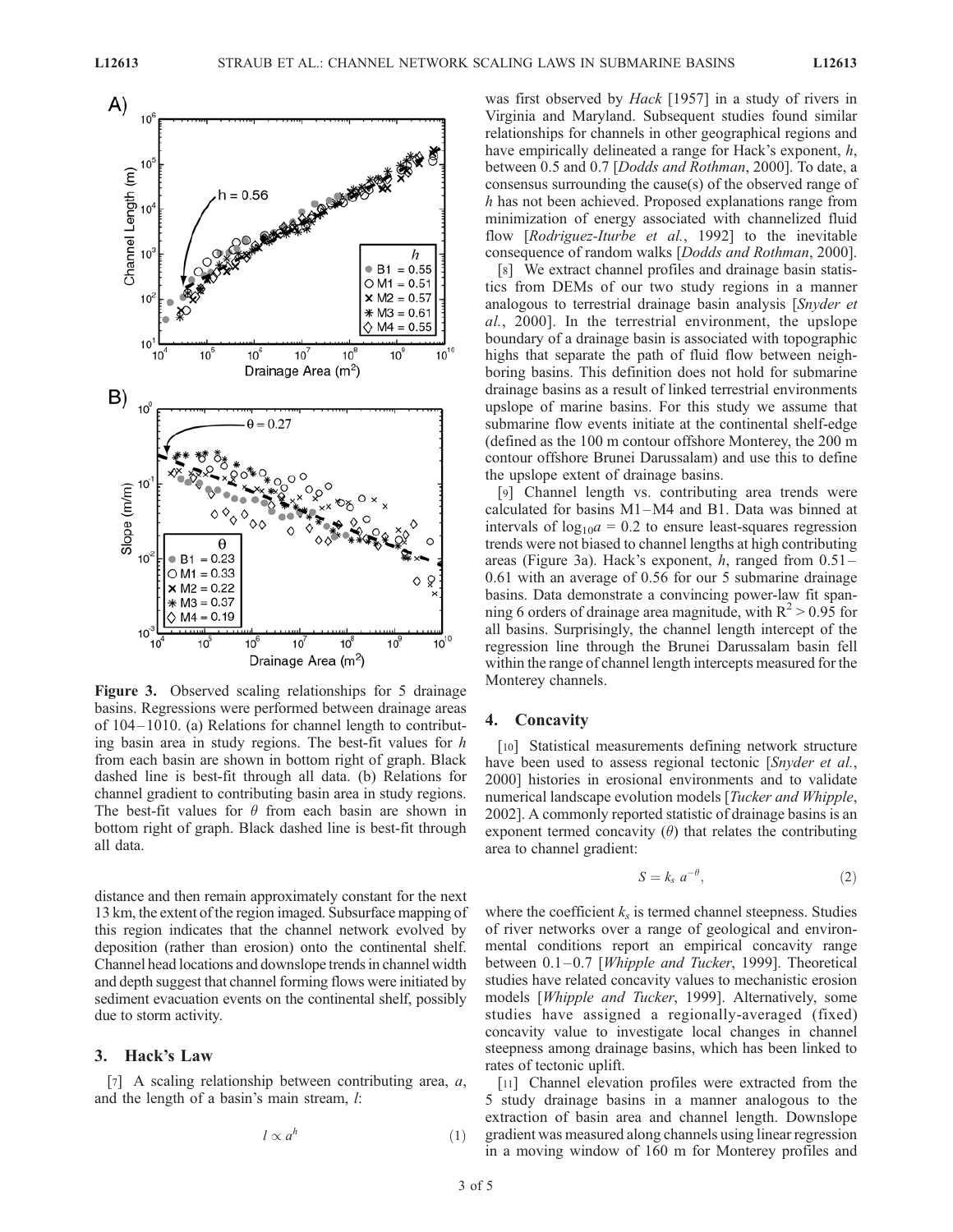Network h Non-convergent flow 1<br>Directed random 2/3 Directed random Undirected random 5/8<br>
Optimal Channel Networks 1/2-2/3 Optimal Channel Networks 1/2-2/3<br>Real Rivers 0.5-0.7 Real Rivers Submarine channels (this study)  $0.51 - 0.61$ 

Table 1. Comparison of Hack's Law for Theoretical and Real Channel Networks

150 m for Brunei profiles. As with channel length, data were binned at intervals of  $log_{10}a = 0.2$  (Figure 3b). Data was fit using normal least squares regression, which is justified by the high ratio of error in channel slope compared to contributing area [*Flint*, 1974]. Concavity ranged from 0.19 to 0.37 with an average of 0.27 for our 5 submarine drainage basins. Data defining the slope-area trend span 6 orders of drainage area magnitude, with  $R^2 > 0.71$  for all regressions.

#### 5. Discussion

[12] A study of canyon long-profiles and network scaling laws on the Atlantic continental slope found a similar range of Hack's exponent and concavity to our measurements [Mitchell, 2005]. Measured h and  $\theta$  in both studies are well within the range of observed terrestrial values. Mitchell [2005] hypothesized that submarine concavity values were similar in magnitude to terrestrial values because of the cumulative downslope effect of landslide-triggered turbidity currents. In this model, the cumulative time a channel acts as an active flow conduit increases down axis due to a uniform distribution of landslides within a drainage basin. This model assumes the primary mechanism delivering sediment to the slope is hemipelagic fallout. Direct flow observations and seismic geomorphology studies offshore Monterey, CA and Brunei Darussalam do not support a landslide-driven connection between basin area and flow frequency. Our measurements of h and  $\theta$  are therefore surprising given the difference in fluid discharge boundary conditions and physical transport processes in the two environments.

[13] Convergence of channel network scaling relationships in two very different environments poses an interesting question. Are unknown processes conspiring in the submarine environment to produce similar h and  $\theta$  exponents through entirely different means, or are these relationships simply the result of random processes and/or insensitive to landscape evolution processes? We explore the latter option through comparison of our observations with two theoretical and numerical studies of acausal (random) relations between area and drainage basin structure [Dodds and Rothman, 2000; Schorghofer and Rothman, 2002].

[14] Scaling and similarity related to the planform structure of river networks were reviewed by Dodds and Rothman [2000]. This study examined Hack's law, Horton's law of stream numbers, and Langbeins's law relating the total length of all streams in a network to basin area. To assess and compare various channel network evolution models, Hack's exponent was calculated for each model output. Models assessed included non-convergent flow, directed random networks, undirected random networks, and optimal channel

networks. A comparison of Hack's exponent in these four models, real rivers, and our submarine networks is shown in Table 1. Dodds and Rothman [2000] concluded that ascribing geological meaning to measured values of h is risky due to the overlapping range of  $h$  in real rivers and random networks. Observed h values in our submarine networks are slightly less than the mean  $h$  values predicted by random walk networks but cluster within the range of  $h$  values resulting from random network models. Similar scaling exponents in terrestrial and submarine environments support channel planform scaling relationships derived from random walk models.

[15] An acausal link between drainage area and slope for channels with concavity up to 1/3 was predicted by Schorghofer and Rothman [2002] and confirmed via network analysis of surfaces unrelated to channelized fluid flow. For streams that aggregate due to convergent topography, even where rivers do not carve their own paths, a systematic inverse correlation can be expected between slope and area. This relationship is a result of an inverse relationship between contour curvature and local surface slope and a positive correlation between basin area and curvature. [Schorghofer and Rothman, 2002].

[16] Schorghofer and Rothman [2002] provide a quantitative test to distinguish surfaces where concavity can be used to assign geological meaning and surfaces where a slope-area relationships results from the geometric relationship (3). This is done using the Hurst exponent  $H$ , which quantifies the dependence of elevation fluctuations (roughness) on the length scale of measurement. The Hurst exponent can be determined from the power law relationship:

$$
\sigma(w) \sim L^H \tag{3}
$$

where L is the length of a measurement window and  $\sigma(w)$  is the structure function of topography over a length L:

$$
\sigma = \left[\frac{1}{L} \sum_{i=1}^{L} (h_{i+j} - h_i)^2\right]^{1/2}
$$
 (4)



Figure 4. Relationship between concavity and Hurst exponent for Gaussian surfaces over the range of Hurst exponents of natural landscapes [Schorghofer and Rothman, 2002]. The diamond and star with error bars correspond to the Monterey basins and the Brunei Darussalam basin respectively.